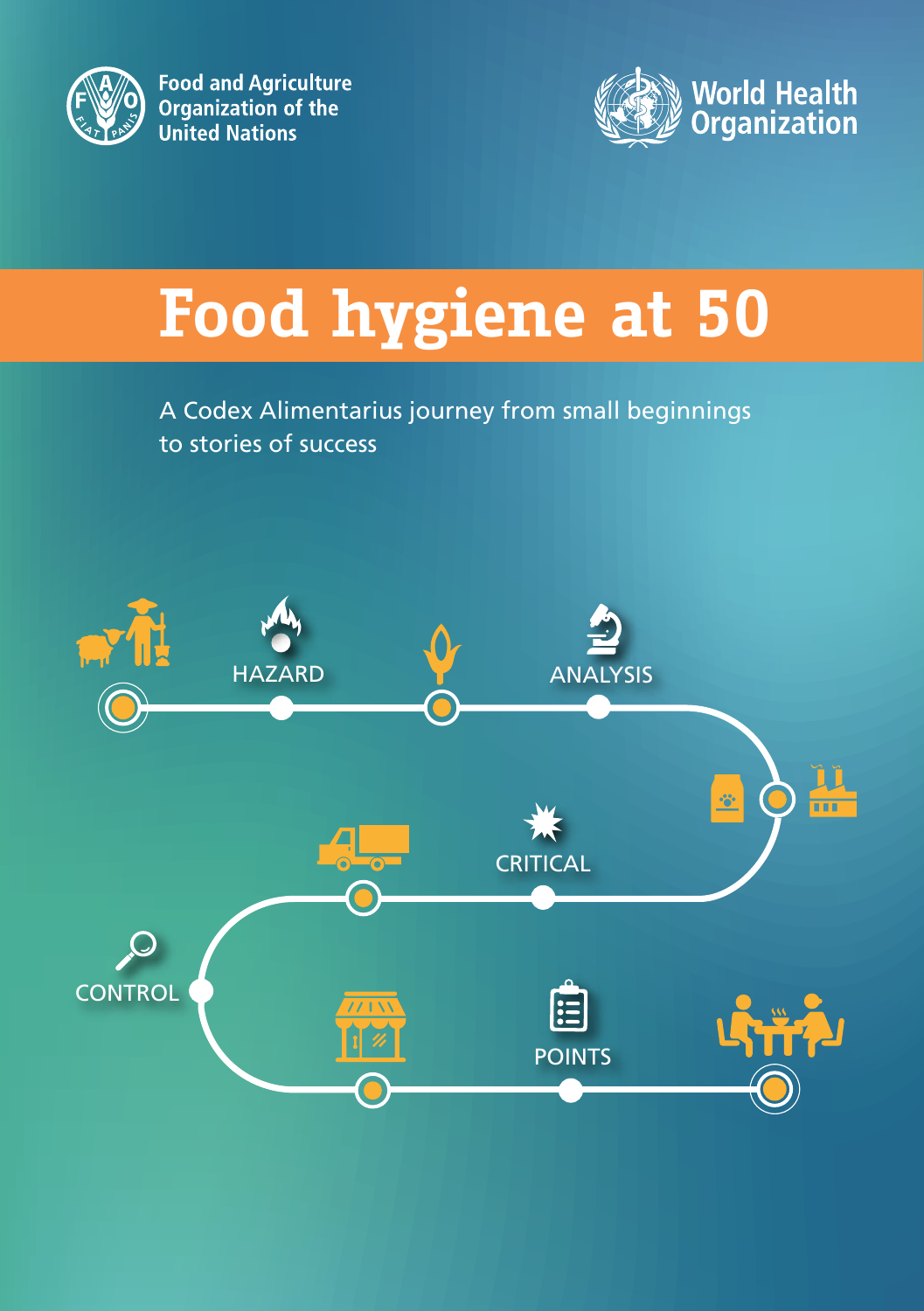# **Reflections by the Chairperson of the Codex Committee on Food Hygiene**

Since 1964, the Codex Committee on<br>Shood Hygiene (CCFH) has been operating according to Codex Alimentarius principles of decision-making, based on science. Its work has been developed in line with global opinion, resulting in products that are not only relevant, but also applicable and practical for the international community. The Committee has been a pioneer and early adopter of key procedural changes, such as co-hosting, applying risk assessment principles, fully using FAO/WHO expert bodies, developing a structured process to adopt new work and instituting mentor/mentee collaboration to translate challenging concepts into field application.

While the CCFH consistently arrives at conclusions built by consensus, the path has had awkward moments. Being science-based and driven to protect public health while facilitating international trade is not an easy task. Commercial, political and perceived interests are always lurking. Luckily, in my 12 years of sitting at the "front table", CCFH delegates have always saved the day. Sometimes documents needed to mature while science caught up.

I remember a delegate from a European country imploring me to move a document addressing listeriosis to Step 8 so that he could retire (we did, and he did). On another occasion, we were locked at polar positions regarding the use of sanitizing agents.

Through hours of discussion, tremendous skill and wordsmithing (yes, also many informal conversations outside the plenary) we were able to identify common ground.

Success comes from having a positive attitude. I see the CCFH as a living organism where the interplay of delegates, observers and sponsor organizations is facilitated by an expert group of interpreters and translators. The host country sets the stage by making the environment a comfortable and safe place to operate. This "orchestra" is led by knowledgeable Secretariat representatives who maintain order and enforce the rules of procedure.

We are all in this together for a common goal and together we will continue to succeed.

**Emilio Esteban,** *CCFH Chairperson and Chief Scientist at the Food Safety and Inspection Service, United States Department of Agriculture*

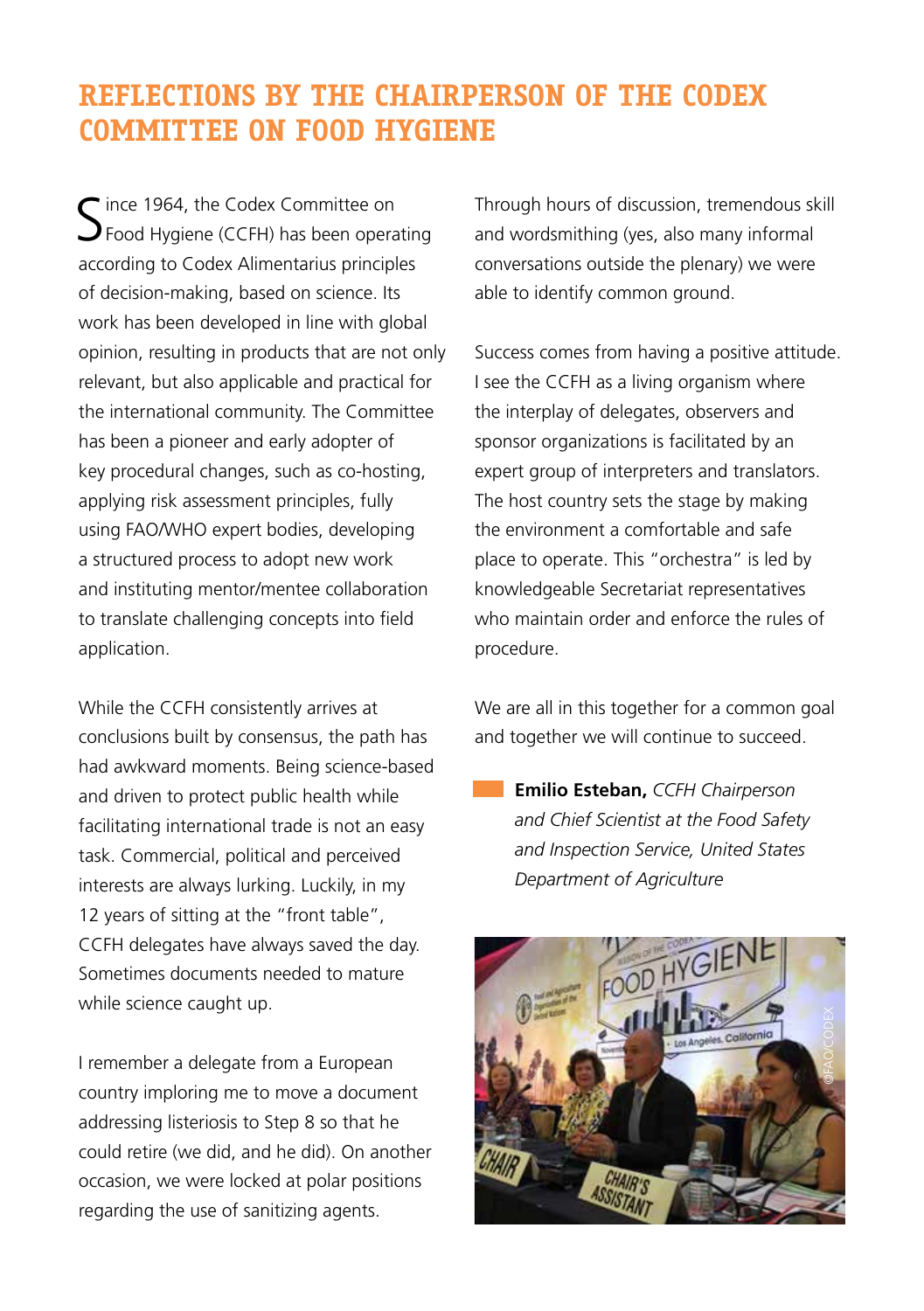# **Hygiene is at the heart of Codex work**

Whenever I give a presentation that includes an overview of Codex anywhere in the world, I mention food hygiene as the centre of our work. Certainly, there are many other food safety issues but the majority of acute foodborne illnesses are caused by microbiological contamination.

The General Principles of Food Hygiene are a major Codex text and the integration of the "HACCP" system as an annex was an achievement that has done a lot to improve global food safety. Implementation of hygiene measures can also help to reduce the need for antimicrobials, helping to avoid antimicrobial resistance, which is a major public health concern.

It would be nice to state that after 50 sessions the work of the CCFH is "done". But I fear this is wishful thinking. There are many new developments on the way, which may cause new food hygiene risks.

Climate change and extreme weather events may immediately create sanitary problems. Our wish to make agriculture more sustainable and move towards a circular economy may bring problems because of the reuse of water and food products. New sources of protein, such as lab-grown meat, or more widespread use of insects may mean more guidance is needed to keep products safe. Changing lifestyles and consumer preferences like eating more raw fish and



fresh produce can also bring challenges as can e-commerce and other new distribution channels.

All this makes me think that it will be a long time until the CCFH and its Chairperson can retire! Their excellent work together with that of all experts and delegates attending the meetings and the scientific advice provided by the Joint FAO/WHO Expert Meetings on Microbiological Risk Assessment (JEMRA) need to continue for an indefinite time for the benefit of all.

Thanks to the trail-blazing work of this Committee, hosted by the United States of America and co-hosted by many countries, Codex has made a significant contribution to improving food safety over the last half century.

**Tom Heilandt,** *Secretary of the Codex Alimentarius Commission*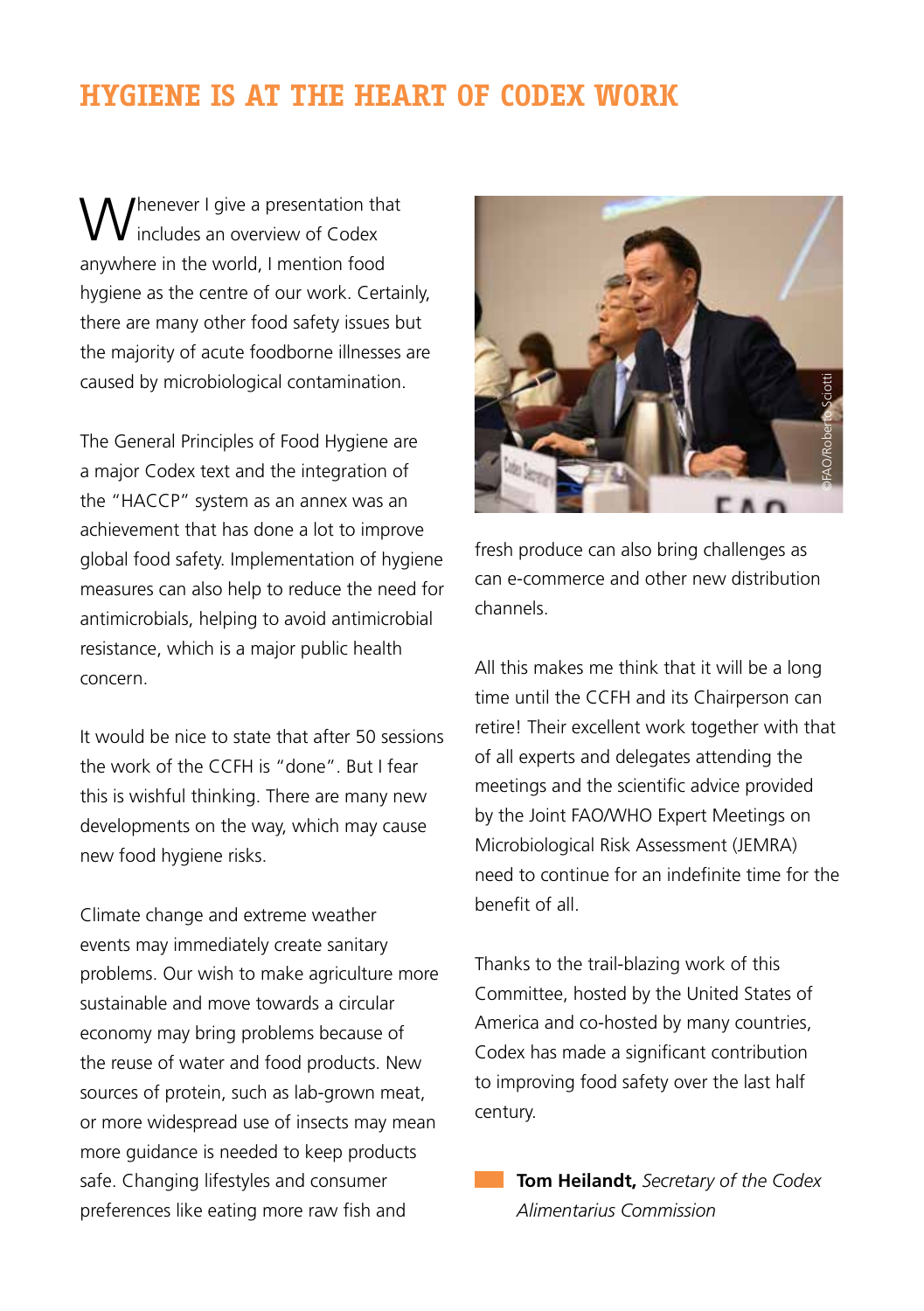General Principles of Food Hygiene

#### **1976**

Code of Hygienic Practice for Eggs and Egg Products

#### **1979**

Code of Practice for Radiation Processing of Food

Code of Hygienic Practice for Low and Acidified Low Acid Canned Foods

## **1983**

Code of Hygienic Practice for the Processing of Frog Legs

## **1985**

Code of Hygienic Practice for Collecting, Processing and Marketing of Natural Mineral Waters

#### $INCORPORTING$ **HYGIENE MEASURES ACROSS THE FOOD CHAIN** and Cooked Foods in the Cooked Food State in the Cooked Food State in the Cooked Food State in the Cooked Food<br>The Cooked Food Cooked Food State in the Cooked Food State in the Cooked Food State in the Cooked Food State i **1.**

Food frequently passes through the hands<br>of many people before it reaches the end of many people before it reaches the end consumer and can become contaminated at any stage. Without efforts to prevent, control or remove contamination, food can make people sick. Whether you are a child at school or an astronaut traveling in space, you do not want to run that risk every time you eat. Fifty-four years ago, the Codex Alimentarius Commission set out to minimize that risk. stage Praint to Tail the r-iour years ago, t

After World War II, the expanding food industry and growing global trade led to consideration of quality and equivalence on a more formal basis. The establishment of the Codex **1999** Alimentarius was a response to the need for internationally developed standards, beginning with the most basic and fundamental of issues, such as food hygiene. At its first meeting in 1964, the CCFH identified the development of General Principles for Food Hygiene as its primary objective. At its 4th session, the CCFH completed the first version and submitted Related to Foods idity objective. At its

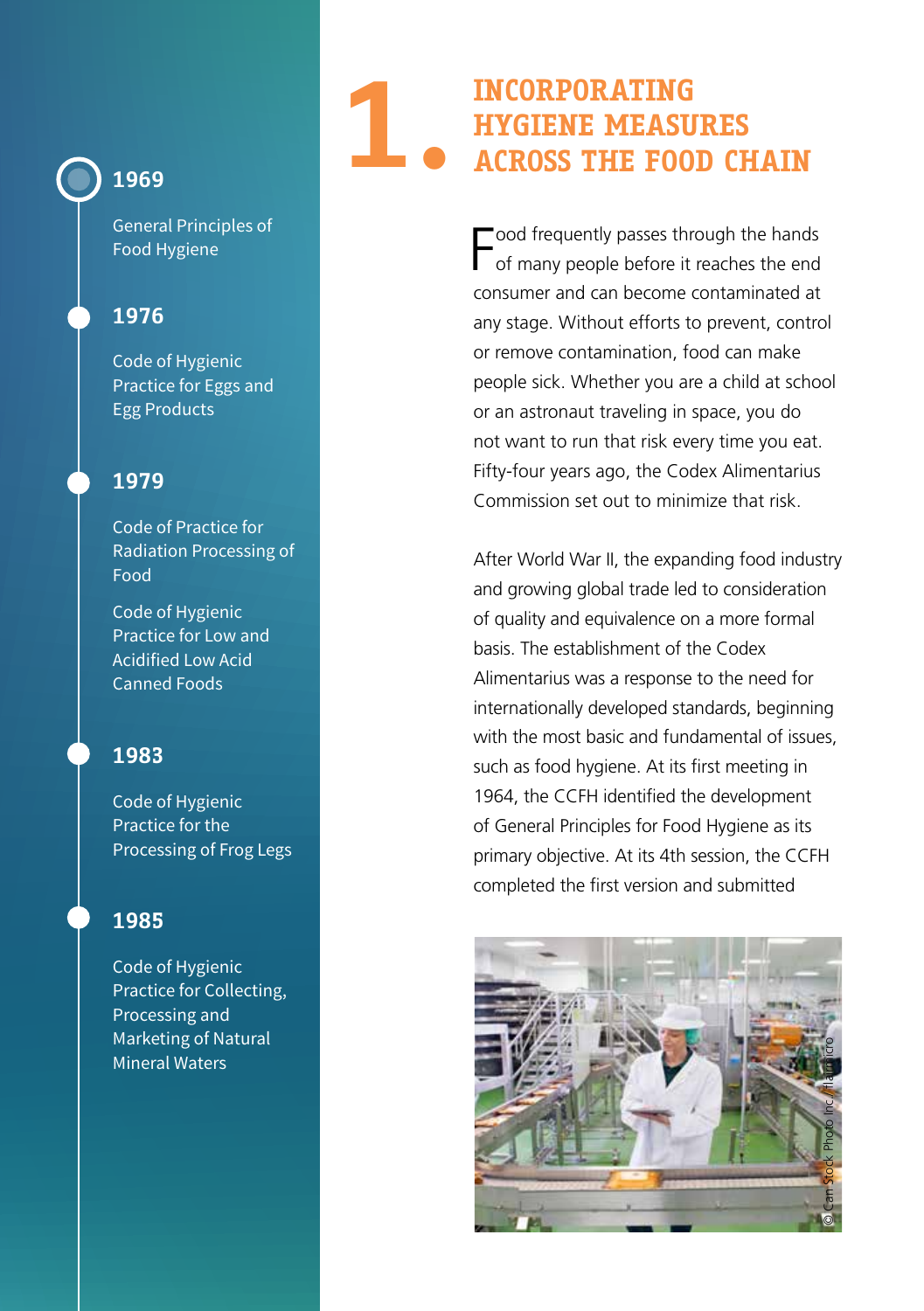the General Principles of Food Hygiene for the consideration of the Codex Alimentarius Commission. Among the first of the Codex standards, this text was adopted in 1969, and subsequently became known as RCP1. Since then, the text has been revised on numerous occasions, with the inclusion of "HACCP" being the most significant addition to the document.

# Hazard Analysis and Critical Control Points (HACCP)

In the 1960s, NASA, the Pillsbury Company and the United States Army Laboratories collaborated to provide astronauts with safe food for space expeditions. The approach NASA used to test engineering system reliability was applied to food processing. By assessing the hazards and establishing critical control points, problems could be prevented. Whereas until that point, problems were only revealed by end-product testing. This major shift explains the significance of HACCP and Guidelines for its Application that Codex

incorporated in the General Principles of Food Hygiene as an annex.

This systematic preventative approach, which Codex has updated several times since its original adoption, is in use across the world today.

The General Principles of Food Hygiene serve as the backbone to all other guidelines and codes of practice developed by the CCFH. In addition, many of the commodity standards developed by the Codex Alimentarius crossreference this text as a means of ensuring that basic food hygiene measures are adopted in the production, processing and distribution of food commodities.

A survey conducted two years ago on the use of Codex standards showed the uptake of this landmark Codex text. The majority of respondents indicated that their countries had national legislation aligned with the General Principles of Food Hygiene and nearly half of those also required the application of HACCP.



#### Alignment of national legislation to the General Principles of Food Hygiene by region

*Percentage of respondents to a 2016 Codex survey*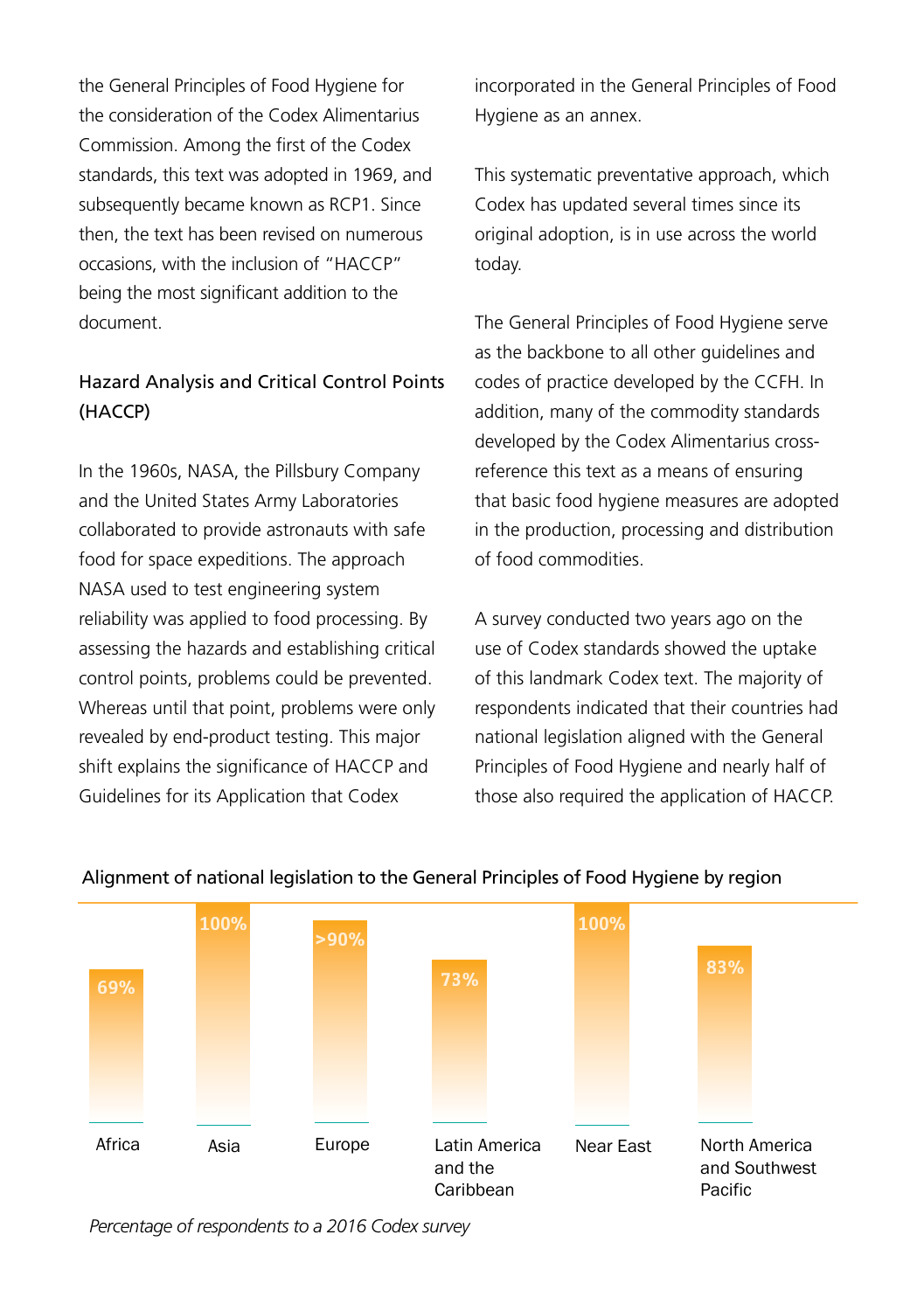Code of Hygienic Practice for Precooked and Cooked Foods in Mass Catering

Code of Hygienic Practice for Aseptically Processed and Packaged Low-Acid Foods

#### **1997**

Principles and Guidelines for the Establishment and Application of Microbiological Criteria Related to Foods

#### **1999**

Code of Hygienic Practice for Refrigerated Packaged Foods with Extended Shelf Life

Principles and Guidelines for the Conduct of Microbiological Risk Assessment

### **2001**

Code of Hygienic Practice for the Transport of Food in Bulk and Semi-Packed Food

Code of Hygienic Practice for Bottled/Packaged Drinking Waters (Other than Natural Mineral **Waters** 

# **Underpinning Codex 2003** STANDARDS WITH A RISK-BASED APPROACH **2.**

The development of the Guidelines on<br>the Application of General Principles of Food Hygiene to the Control of Listeria monocytogenes in Foods is an epic tale in many ways. First, in terms of time - the issue was initially raised at the 23rd session of the CCFH in 1988 and 20 years went by before **2007** the guidelines were finished. The work spanned a very interesting period in the life of Codex – a time when Codex standards were recognized as the benchmark standards for food safety in the World Trade Organization (WTO) Agreement on the Application of Sanitary and Phytosanitary Measures (SPS) and Codex adopted a risk-based approach to standard setting. The development of the Guidelines on Guidelines for the vrien Coue Hygiene to the Control of

From the outset, a controversial aspect of the *Listeria* work was the issue of "tolerable" risk. In other words, should Codex recommend **2008** a zero tolerance approach or was it more appropriate to establish a tolerable level of Listeria in foods? In those early years, despite the efforts made through collection

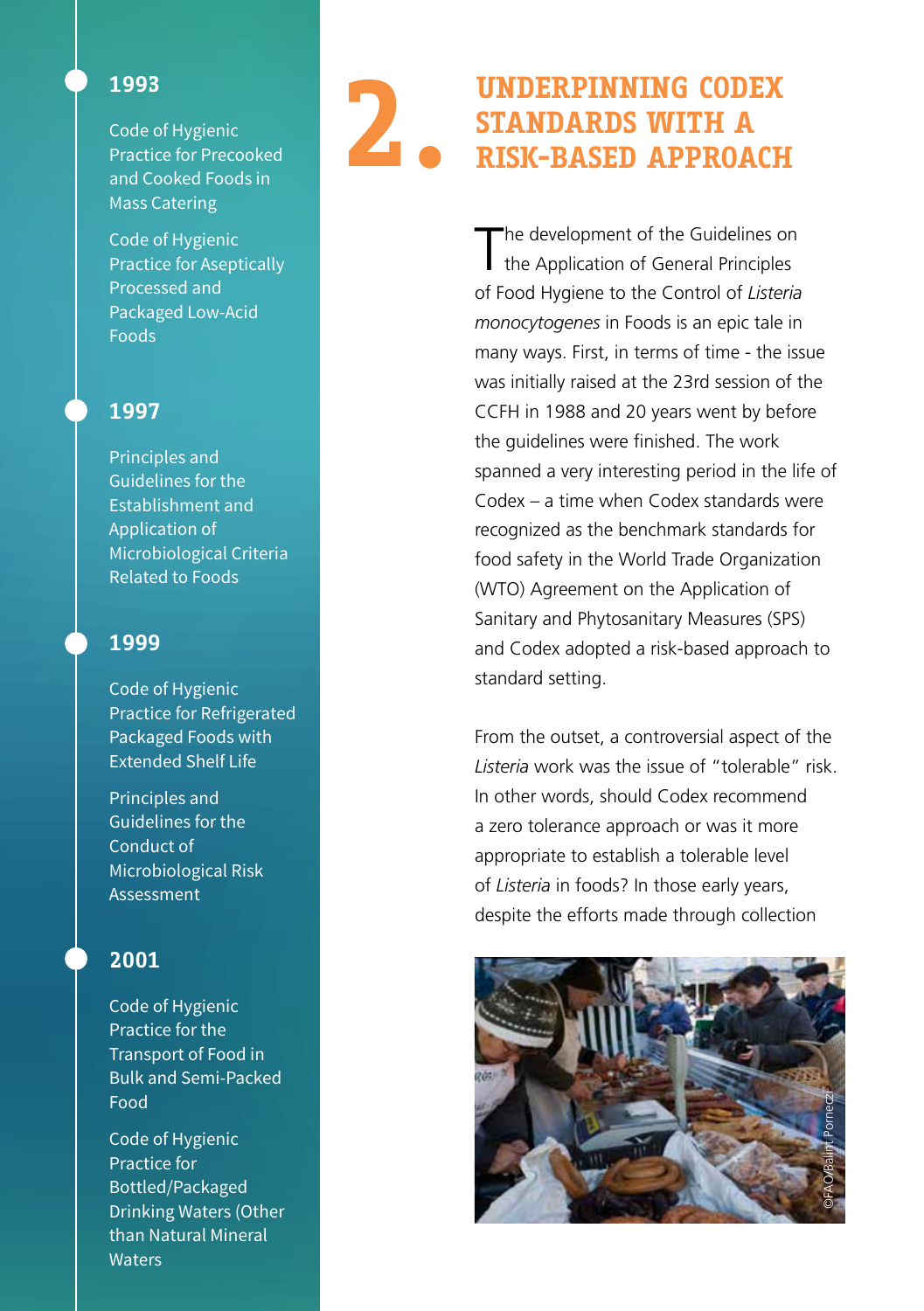

of more data and consideration of different approaches, no agreement was reached.

After the introduction of the WTO SPS Agreement in 1995, CCFH worked to develop principles and guidelines for Microbiological Risk Management (MRM) and Microbiological Risk Assessment (MRA), and the next challenge was to put these into practice.

In 1999, the CCFH once again tried to complete the work on *Listeria*. Recognizing the impasse that had prevented past progress, the CCFH agreed it was time to put into practice the risk-based approach they were now championing through the MRM<sup>1</sup> and MRA2 texts and they requested that FAO and WHO undertake a full risk assessment of *Listeria* in foods. This was new territory for everyone as this was one of the first international microbiological risk assessments to be undertaken. The answers did not emerge overnight. However, as CCFH continued to discuss guidelines for control of *Listeria* in foods and the risk assessment evolved, the basis for a way forward emerged. The risk assessment highlighted the levels of *Listeria* most commonly associated with illness and provided risk assessments for different types

of foods, which enabled the CCFH to identify categories of products for which it would establish different microbiological criteria.

Forging international harmonization however was also complicated by the fact that the passage of time meant that some countries had adopted their own microbiological criteria for *Listeria*, thus adding another dimension to the discussions.

The guidelines for control of *Listeria* were adopted in 2008 and the microbiological criteria in 2009. Another ten years had passed but by being open to new approaches and taking the time to figure out how they could be applied the CCFH reached consensus. Also by focusing on a science-based approach, the Committee was able to establish the microbiological criteria which had seemed impossible for so long. Micropolity and Suidelines for the Conduct of Microbiological Risk Assessment Afternation and Suite Assessment and adopted their own microbiological criteria.<br>
The first Asses also complicated by the fact that the standard

 <sup>1</sup> Principles and Guidelines for the Conduct of Microbiological Risk Management (MRM) adopted 1998.

<sup>2</sup> Principles and Guidelines for the Conduct of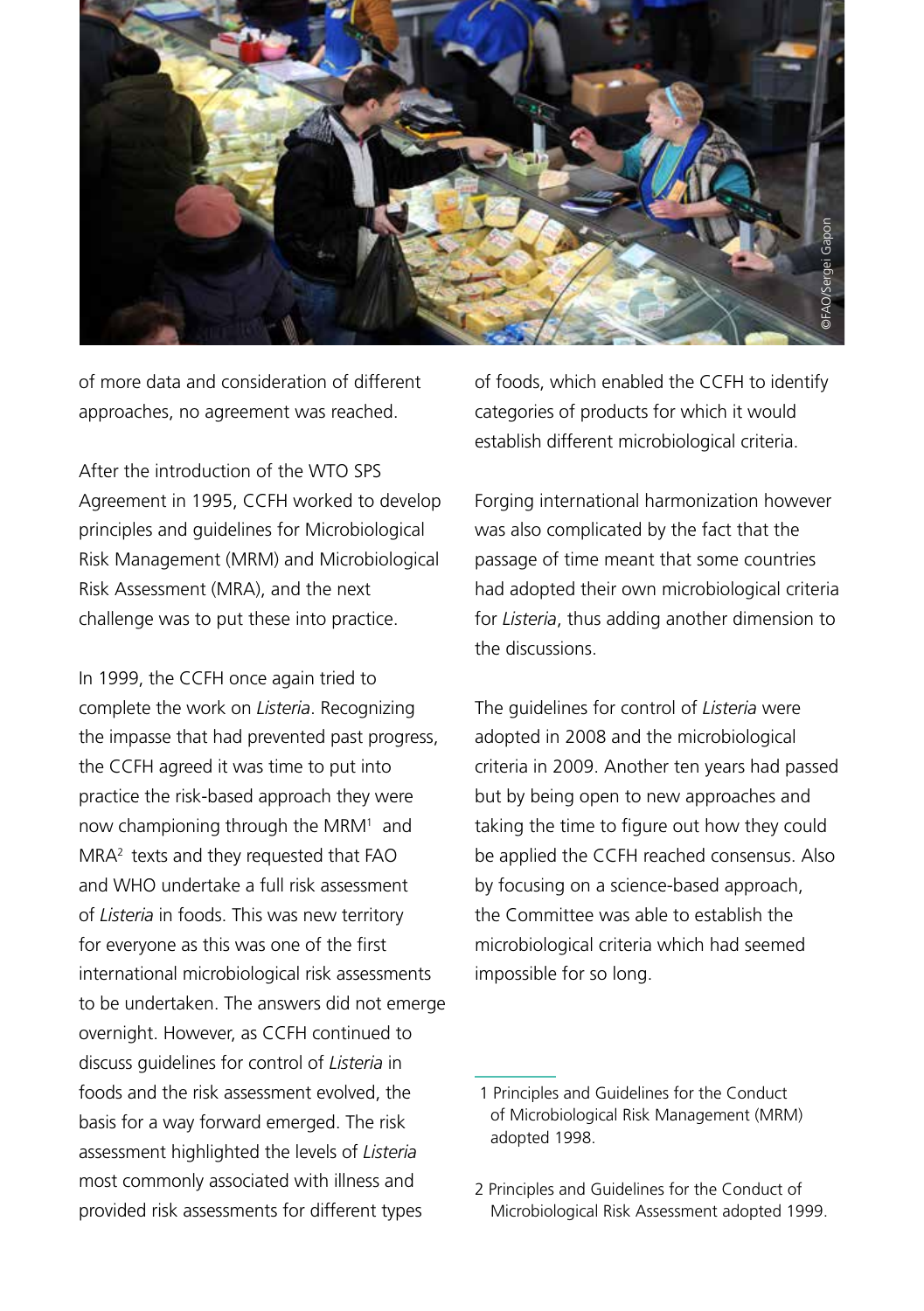Code of Hygienic Practice for Fresh Fruits and Vegetables

### **2004**

Code of Hygienic Practice for Milk and Milk **Products** 

#### **2007**

Principles and Guidelines for the Conduct of Microbiological Risk Management (MRM)

Guidelines on the Application of General Principles of Food Hygiene to the Control of *Listeria monocytogenes*  in Foods

#### **2008**

Guideline for the Validation of Food Safety Control Measures

# **2010**

Guidelines on the Application of General Principles of Food Hygiene to the Control of Pathogenic *Vibrio*  Species in Seafood



In 2003 when the CCFH met for the 35th<br>time, a new food safety issue was brought n 2003 when the CCFH met for the 35th to its attention. A little known pathogen, called *Enterobacter sakazakii*, was on the rise, **2012** causing young babies, particularly newborns, to become severely ill. The infections had high mortality rates and severe morbidity. One Codex Member, the United States, prepared a risk profile and brought this information to the Committee.  $\alpha$  member, are  $\alpha$ 

Taking this new pathogen into consideration together with a request from the Codex Committee on Nutrition and Foods for Special *saginata* in Meat of Dietary Purposes to revisit its Code of Hygienic Practice for Powdered formulae and Foods for Special Medicinal Purposes, also because of concerns about pathogens in these foods, **2015** CCFH agreed that new work in this area was needed. As little was known about the pathogen, the CCFH asked JEMRA to provide scientific advice on Enterobacter sakazakii, particularly in infant formulae. The CCFH .<br>established a working group, led by Canada, to consider how they might address this new food safety problem. Guidelines for the die *v*illia reque

In the meantime, JEMRA convened a group of experts to assess the food safety problems caused by *Enterobacter sakazakii* and provide up-to-date scientific advice on how CCFH could proceed. It reported its work to the next session of the CCFH, in 2004, highlighting the extent of the problem and the at risk group c meanth. perts to asses: Hygiene to the Control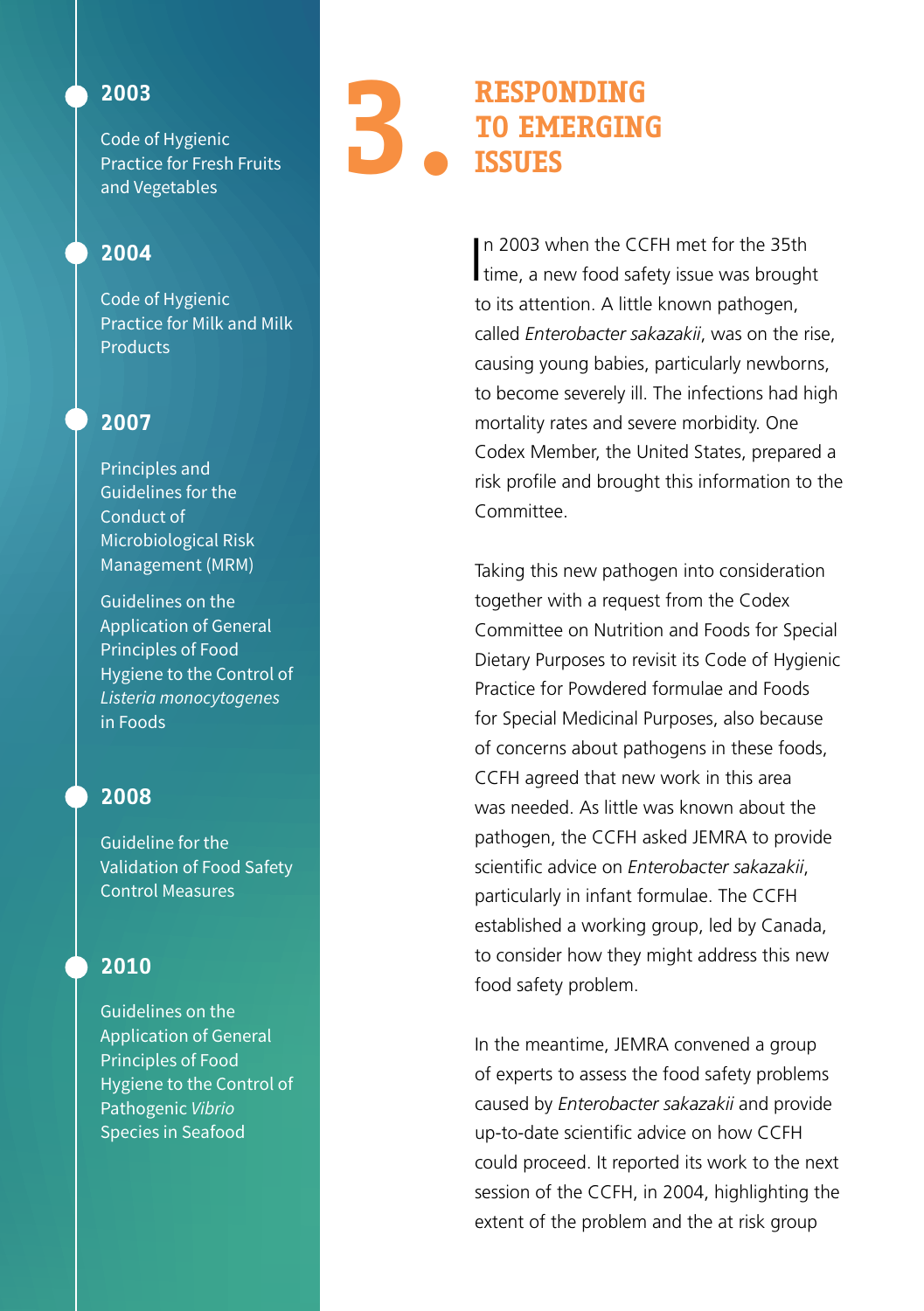(infants less than one month old, premature babies and those with underlying health problems). With this information, the work of the CCFH began in earnest and an extensive revision of the existing Code of Practice got underway. The Committee asked JEMRA to undertake more detailed risk assessments on how to intervene and minimize the risk of *Enterobacter sakazakii* as well as other pathogens of concern in powdered infant formulae and also to consider the options for and value of microbiological criteria.

Two years later, with new scientific advice and the extensive work by the Canada- led working group, the CCFH was able to make substantial progress, and given the urgency of the issue, submitted the revised code of practice for adoption at Step 5/8. In 2008, the Commission adopted the Code of Hygienic Practice for Powdered Formulae for Infants and Young Children 3 .

In a matter of four years, the CCFH had completed its work – it had developed the new code of practice and established new microbiological criteria. The focus on this pathogen led to an explosion of research on *Enterobacter sakazakii*, which led to a change in nomenclature. It is now referred to as *Cronobacter* spp. This standard served as the basis for change in regulation and industry practice resulting in a reduction of risk for infants and young children consuming this product.







<sup>3</sup> The Codex text notes that while breast milk is internationally recognized as the best source of nutrition for infants, there are instances where it may be insufficient or unavailable.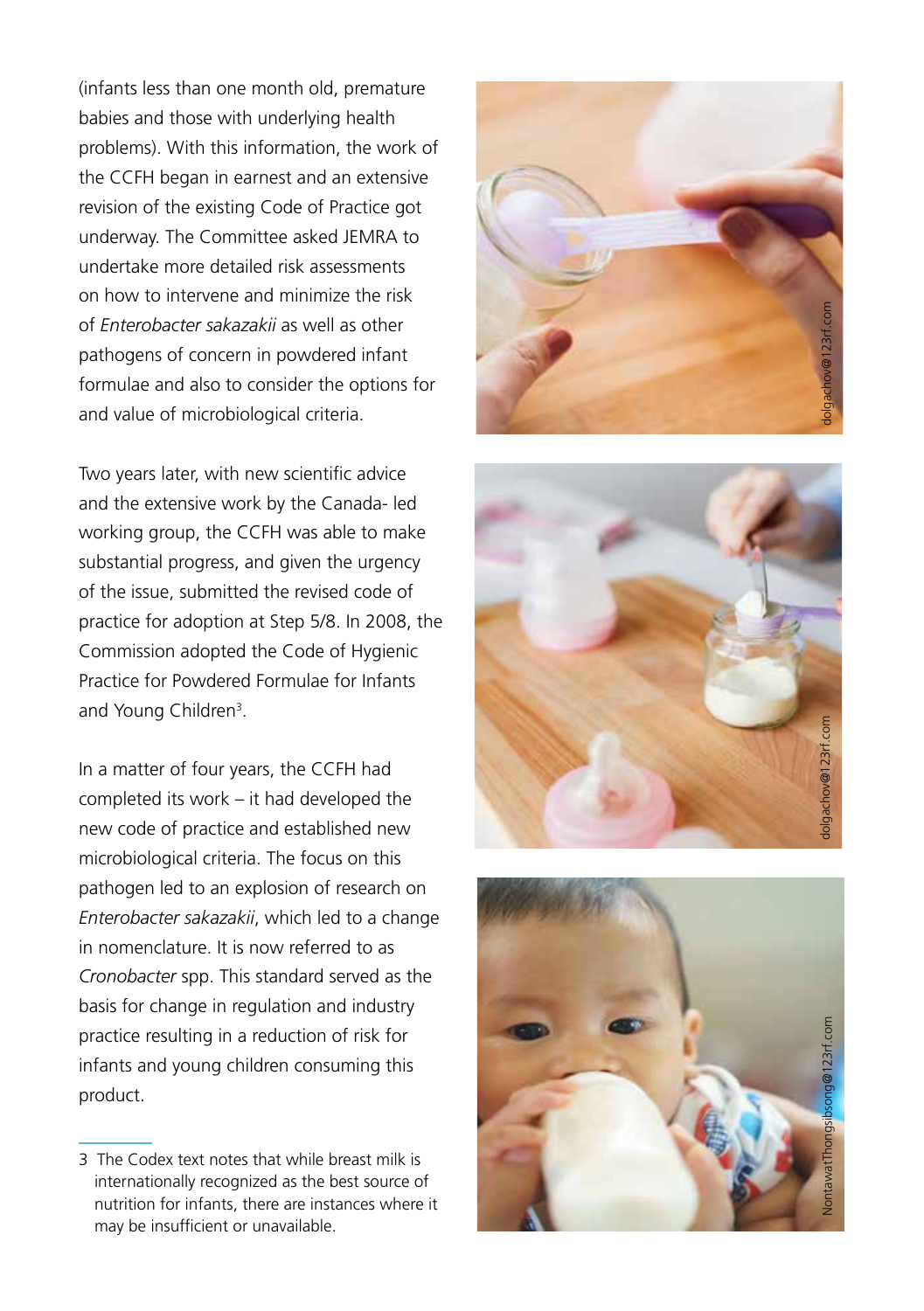**1969**<br>
1969<br>
1969<br>
1969<br>
1969<br>
1969<br>
1969<br>
1969<br>
1969<br>
1969<br>
1969<br>
1969<br>
1969<br>
1969<br>
1969<br>
1969<br>
1969<br>
1969<br>
1969<br>
1969<br>
1969<br>
1969<br>
1969<br>
1969<br>
1969<br>
1969<br>
1969<br>
1969<br>
1969<br>
1969<br>
1969<br>
1969<br>
1969<br>
1969<br>
1969<br>
1969<br>
1969 Guidelines for the Control of *Campylobacter* and *Salmonella* in Chicken Meat

# **2012**

Guidelines on the Application of General Principles of Food Hygiene to the Control of Viruses in Food

#### **2014**

Guidelines for the Control of *Taenia saginata* in Meat of Domestic Cattle

## **2015**

Guidelines for the Control of *Trichinella* spp. in Meat of Suidae

Code of Hygienic Practice for Low-Moisture Foods

# **2016**

Guidelines for the Control of Nontyphoidal *Salmonella* spp. in Beef and Pork Meat

Guidelines on the Application of General Principles of Food Hygiene to the Control of Foodborne Parasites

# **Covering non-bacterial hazards**

Food hygiene is not just about managing<br>bacterial contamination of food. While bacterial contamination of food. While bacteria tend to be the traditional focus of attention when it comes to microbiological food safety, they are only part of the problem. According to the recent WHO estimates on the global burden on foodborne disease, parasites such as *Taenia solium and Toxoplasma gondii* are also notable causes of foodborne disease, particularly in some regions of the world. Improvements in epidemiological and microbiological tools have also highlighted that viruses such as norovirus and hepatitis A virus are significant contributors to foodborne disease.

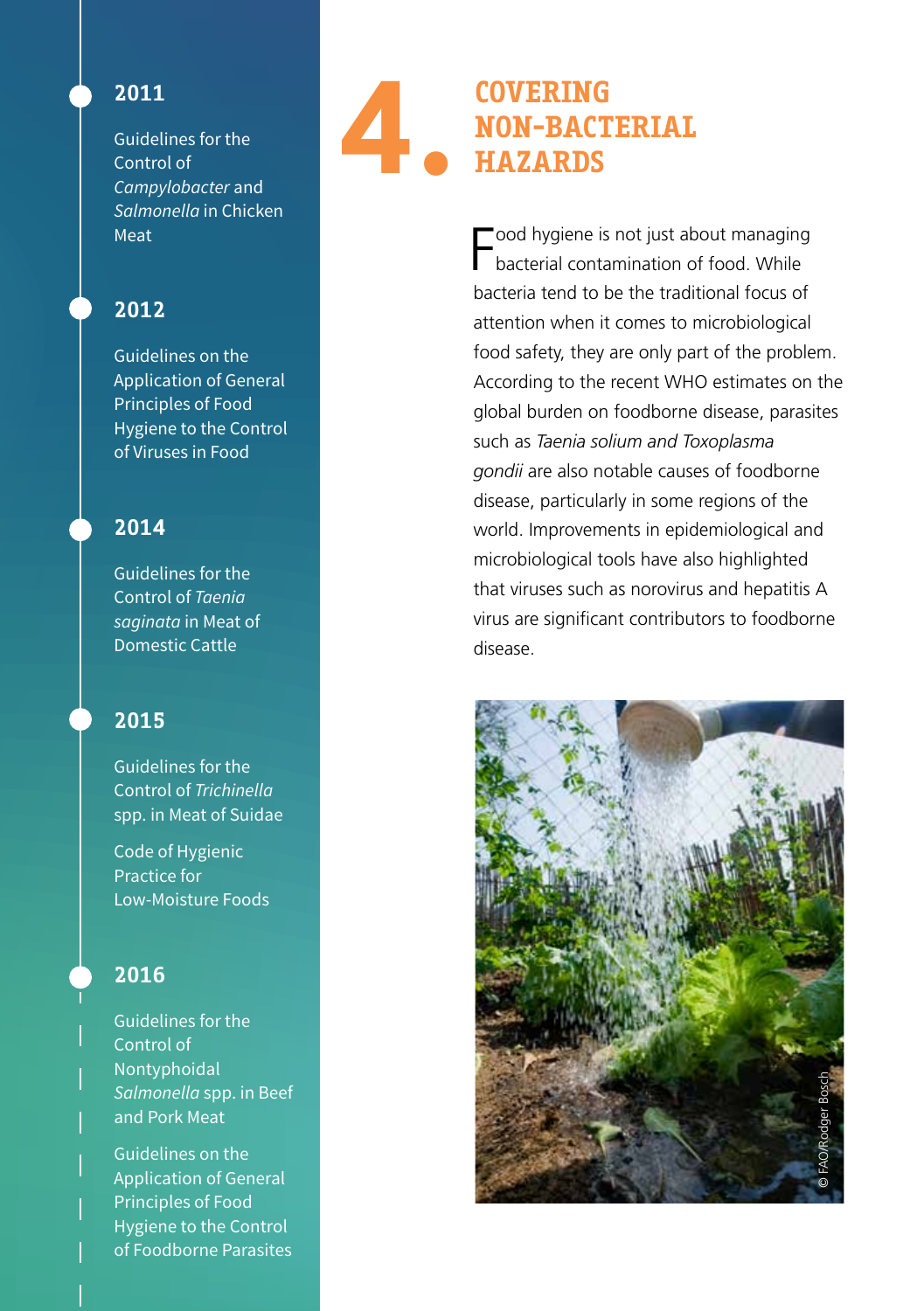Foodborne parasites first came to the attention of the CCFH in 2010 in the context of applying a risk-based approach to the management of two meatborne parasites - *Trichinella spiralis* and *Cysticercus bovis.* But the Committee also recognized that the risk to consumers from foodborne parasites was broader than this and requested JEMRA to produce a global ranking of foodborne parasites in terms of their risk to human health and impact on international trade. Following this, the CCFH developed Guidelines for the Control of Foodborne Parasites that were adopted in 2016.

The issue of foodborne viruses was first raised at CCFH in the 1990s but there was a lack of data or evidence to proceed and so the work was put on hold. After the turn of the century, this issue came back on the agenda. Improvements in methodology meant that our understanding of viruses was improving and with scientific input from JEMRA the Committee developed Guidelines on the Application of General Principles of Food Hygiene to the Control of Viruses in Food, which were adopted in 2012.

Food hygiene even goes beyond microbiological hazards. From its small beginnings in 1964, the CCFH is expanding to address other critical issues for consumers, where food hygiene measures play an important role in the management of risk, in particular, food allergens.